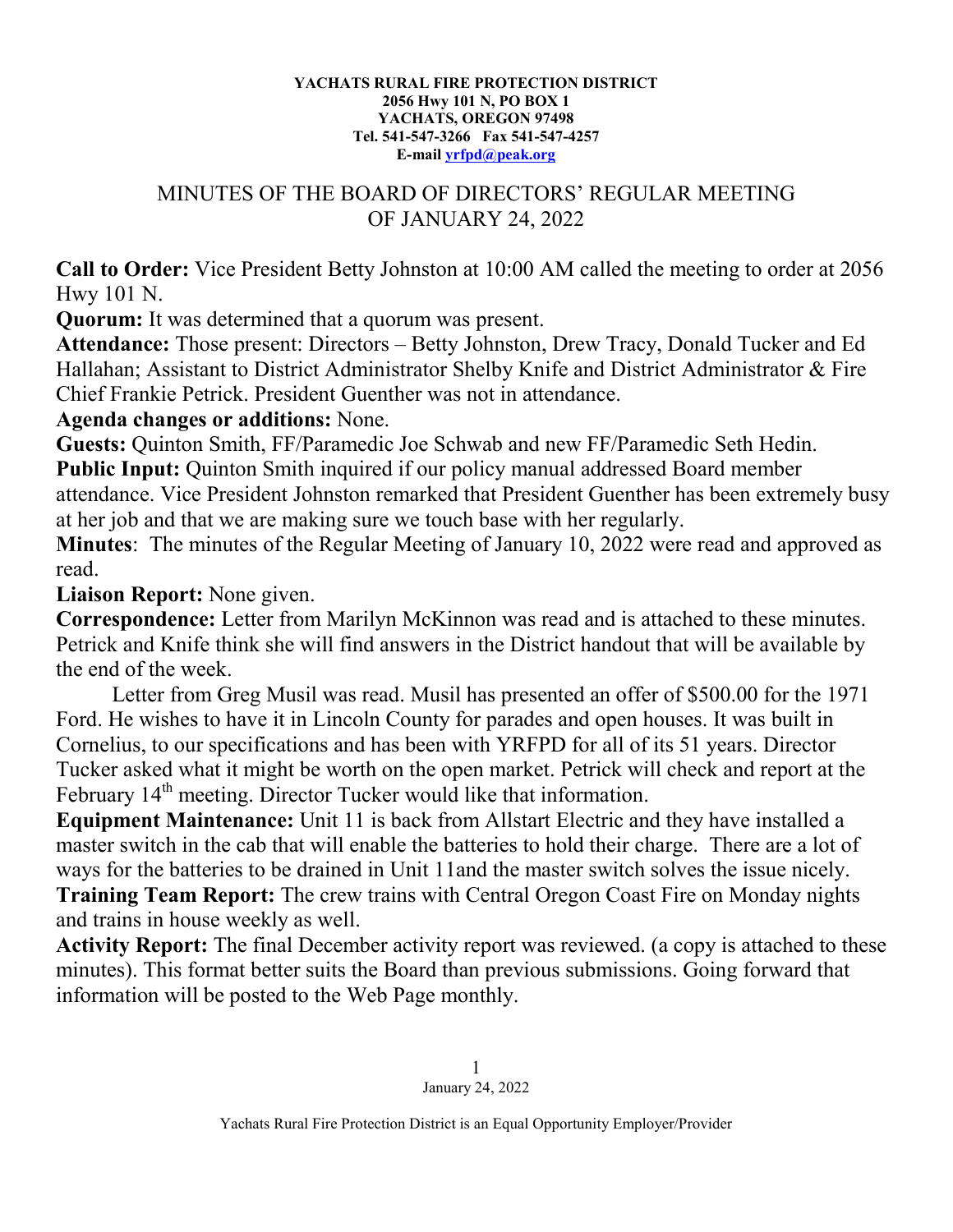## **Old Business:** None presented.

**District Administrator/Fire Chief Report:** Petrick and Knife met with Director Tracy to review his information concerning South Lincoln Ambulance's income. Director Tracy and Tucker asked for that information and it was presented to the Board. Billing summaries for 2019, 2020, and 2021 were available for review. Petrick also presented the ambulance transports by insurance carriers for 2021 and the current ambulance service rates as well.

Director Hallahan drew up a summary of how YRFPD and SLA interface (attached to these minutes). Hopefully the information will answer some of the questions the community has been asking about.

Director Hallahan, Knife and Petrick met with the trails committee to talk about creating a trail to connect with the Ya'Xaik trail that runs through the Siuslaw National Forest behind our property. Both groups agreed that creating a trail through YRFPD to connect to the Ya'Xaik trail is a worthwhile investigation. The things that need to be determined are placement of the trail and what may be required from a permitting perspective, possible funding sources and the corresponding application process. A group walked the potential trail. It has been marked with yellow ribbon. Quinton Smith shared that the City of Yachats has An Intergovernmental Agreement with the Siuslaw already. Petrick asked the Board to confirm that YRFPD wants to go forward with the idea and determine if that will work for all concerned. **New Business:** The district has received a recommendation from the Oregon State Fire Marshal's office to restrict access to the station again. The February lunch is being cancelled. Hopefully the end of February will see us with less COVID and we can once again offer "lunch with a firefighter".

Petrick reported that the Ambulance Service Area applications have been sent out by Lincoln County for ASA #5, which is the one we currently hold. Petrick asked the Board if they wanted to do a joint application again and they concurred. That has to be to the County Commissioners in March so work will start on that right away.

**Ongoing Business:** Knife reviewed and explained the Five-Year Plan for the District. It was first presented in March of 2021. Lengthy discussion about how to move forward and how best to explain the situation to the District Patrons was held. The next meeting on February 14 will be a work session concerning how best to get the word out to the District Patrons. Director Tracy reminded all to be prepared to discuss going forward. Director Tucker stressed the need to clearly explain why we need to increase taxes to both the people that live here and to the people that don't live here, but have a home here.

Director Tucker wanted to express his thanks for the care given to a friend of his recently. He thanked the crew for their caring manner and professionalism.

**Disbursements:** No bills were presented. The February meeting will have the financial report.